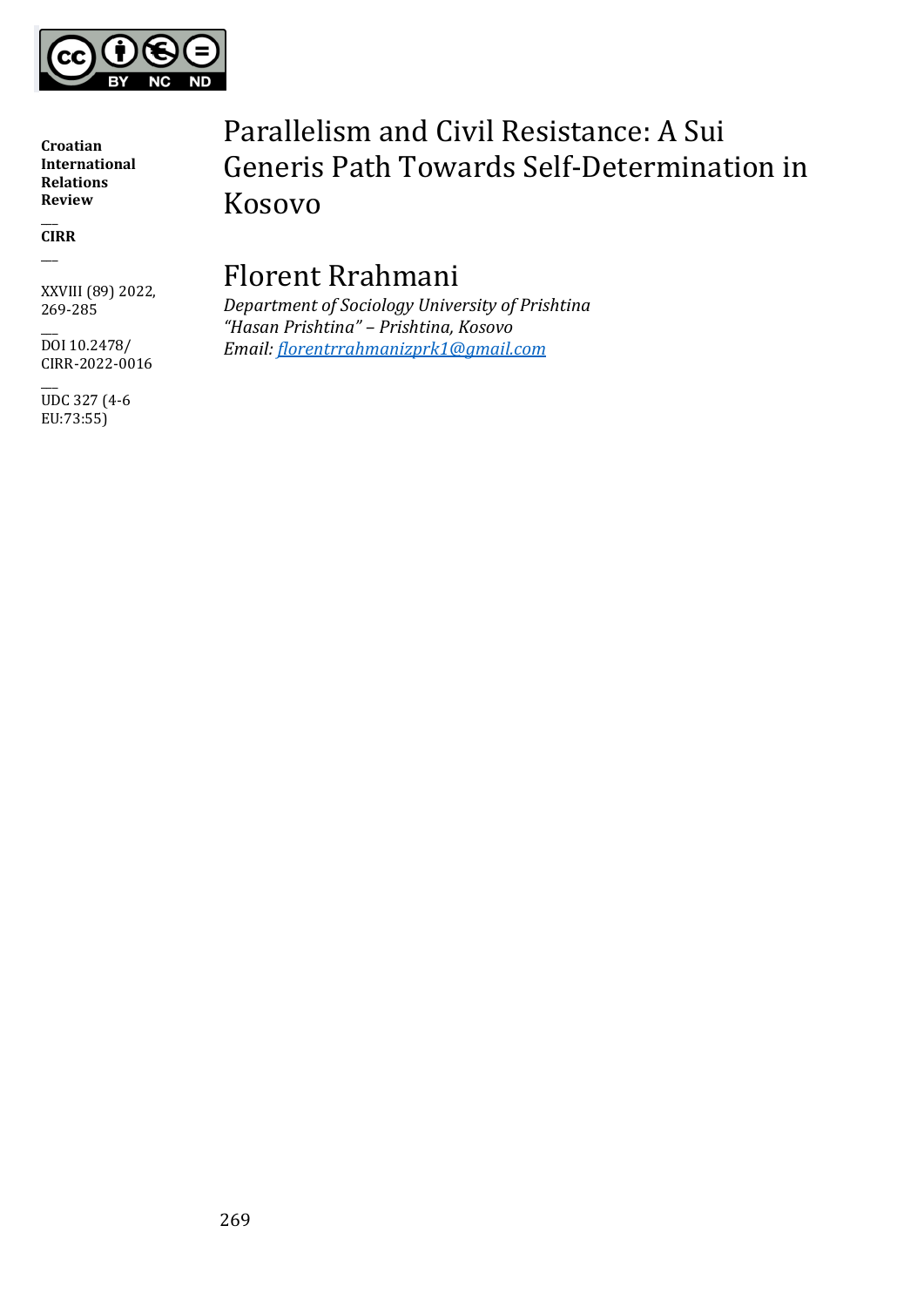#### **Abstract**

#### **Key words:**

*Kosovo, parallelism, civil resistance, sui generis, selfdetermination*

*In Kosovo, from 1989 to 1999, an entire decade of living between civil resistance and parallel life has been transformed into a quest for the right to self-determination. This is the reality created by self-organization as the only means of survival when all institutional lifelines are severed. Consequently, new types of reorganization were implemented. In this sense, this study studied the parallel existence and civil resistance in Kosovo as a fiction of the harsh living reality that resulted from the collective exclusion at the time of the fall of Yugoslavia. As a result of the constitutional amendments of 1989, the efforts for self-organization within this reality, as an effort to preserve the ties between the society inside and outside the country, became pillars of civil and political resistance, surpassing all the threads at the limits of that unique socio-political situation, within such a constitutionally violated reality. Parallel resistance allowed Kosovo to survive and set the stage for a 1999 post-war self-determination process. This study contributes to the body of knowledge by addressing the rarely treated aspect of parallel existence and civic resistance in Kosovo. The study's theoretical contribution supplied practitioners with numerous insights.*

#### **Introduction**

Many times, Kosovo's democratic and political path during the nineties of the last century has been qualified as a sui generis case. Moreover, this dimension became crucial in the interpretation of the International Court of Justice with regard to the declaration of independence by Kosovo authorities in February 17, 2008, after a period of international protectorate since 1999. In this perspective, the treatment of certain equally unavoidable measures necessary by a scenario created by the constitutional amendments of 1989 was deemed useful, whereby numerous protected rights were derogated and Albanians were robbed of institutions essential to preserving a normal way of life. The following sections will examine how out-of-the-ordinary activities disturb the normal social order and lead to an extraordinary circumstance that undermines the entire individual and communal order.

The breakdown of order in Kosovo at the start of the 1990s was accompanied by enormous job expulsions, structural/ethnic shifts inside institutions, and overt colonization attempts. These and other efforts of a similar sort were obvious in favors to the Serbian citizenry and belonging, and Albanians were subjected to discrimination on all fronts. As a result, the right to self-determination has been violated on multiple fronts, with the political sphere being the least respected. It was exactly the unwillingness to respect it that provided a further impetus for civic resistance and parallelism.

In this article, the parallel state or parallelism notion is more specific than the contemporary concepts of "state within a state", "the deep state," or "dual state." Ambinder and Grady (2013); Kyle, Jessop, Al‐Sabah, and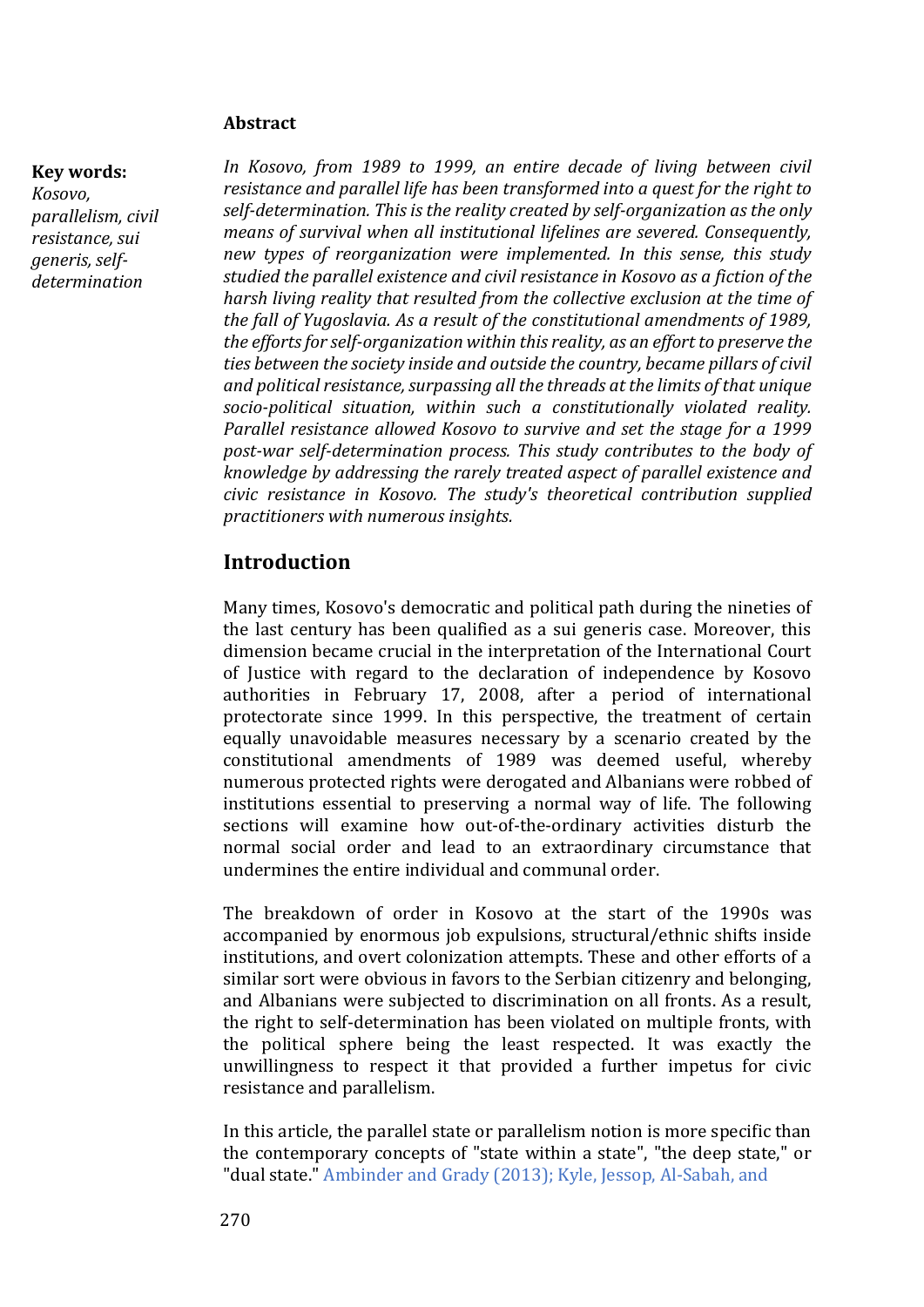$\overline{\phantom{a}}$ **CIRR**

 $\overline{\phantom{a}}$ 

XXVIII (89) 2022, 269-285

Whitaker (2017); Michaels (2018); Müllerson (2009); Scott (2014); (Tunander, 1989) recognizing that the parallel state of Kosovo appears as an open rival of the "official" state, due to its ethnic and political circumstances that justify it. In addition, the concept of civil resistance Beer (2021); Carter (2009); Chenoweth and Stephan (2013); Clark (2000); Kalyvas and Kocher (2009); Roberts and Ash (2011) acknowledges the current framework of "civil resistance studies." Perhaps Chenoweth's characterization of civil resistance as an unarmed civilian activity characterized by nonviolent resistance, unarmed struggle, or nonviolent action against the regime without directly threatening physical harm to the adversary is the most accurate description of Kosovo's civil residence.

It was precisely the political experience of the parallel state and the civil resistance that were precursors of the status of Kosovo and its *sui generis* case evaluation. It is not by chance that the International Court of Justice will base its Accordance with international law regarding the unilateral declaration of independence in respect of Kosovo on "specific circumstances that make Kosovo a case that is sui generis resulting from the disintegration of former-Yugoslavia, including the historical context of Yugoslavia's violent break-up as well as the massive violence and repression that took place in Kosovo" Weller (2009). Therefore, it might be presumed that throughout the entire history of the sui generis status of Kosovo, an essential part of this status deals with its historical path toward the final status. By designing it incrementally, the parallel state of civil resistance became a cornerstone for the independence of Kosovo in 2008.

This study concludes with an attempt to evaluate the dimension of parallel existence and civil resistance in Kosovo as a figment of the harsh living reality that resulted from collective exclusion at the time of the break-up of Yugoslavia. This objective of the study is of fundamental importance to the body of knowledge since the dimension of parallel existence and civic resistance in Kosovo as a mirage of harsh reality is rarely addressed in previous studies. This is an original study that investigated selfdetermination and civic resistance in Kosovo. Earlier research has not addressed the significance of self-determination and civic resistance in Kosovo. Literature addresses self-determination and civil resistance Bamber and Svensson (2022); Shapiro (1994); Van den Broeck, Howard, Van Vaerenbergh, Leroy, and Gagné (2021) but Kosovo does not explore this link. This study therefore has significant theoretical and practical consequences.

#### **The Importance of the Paper**

In the context of organized parallel resistances and parallelism itself on the path towards the realization of the right to self-determination, this paper comes as a novelty because it deals only with the case of Kosovo. So, this adds a new case, well studied and clearly argued. Due to the significance of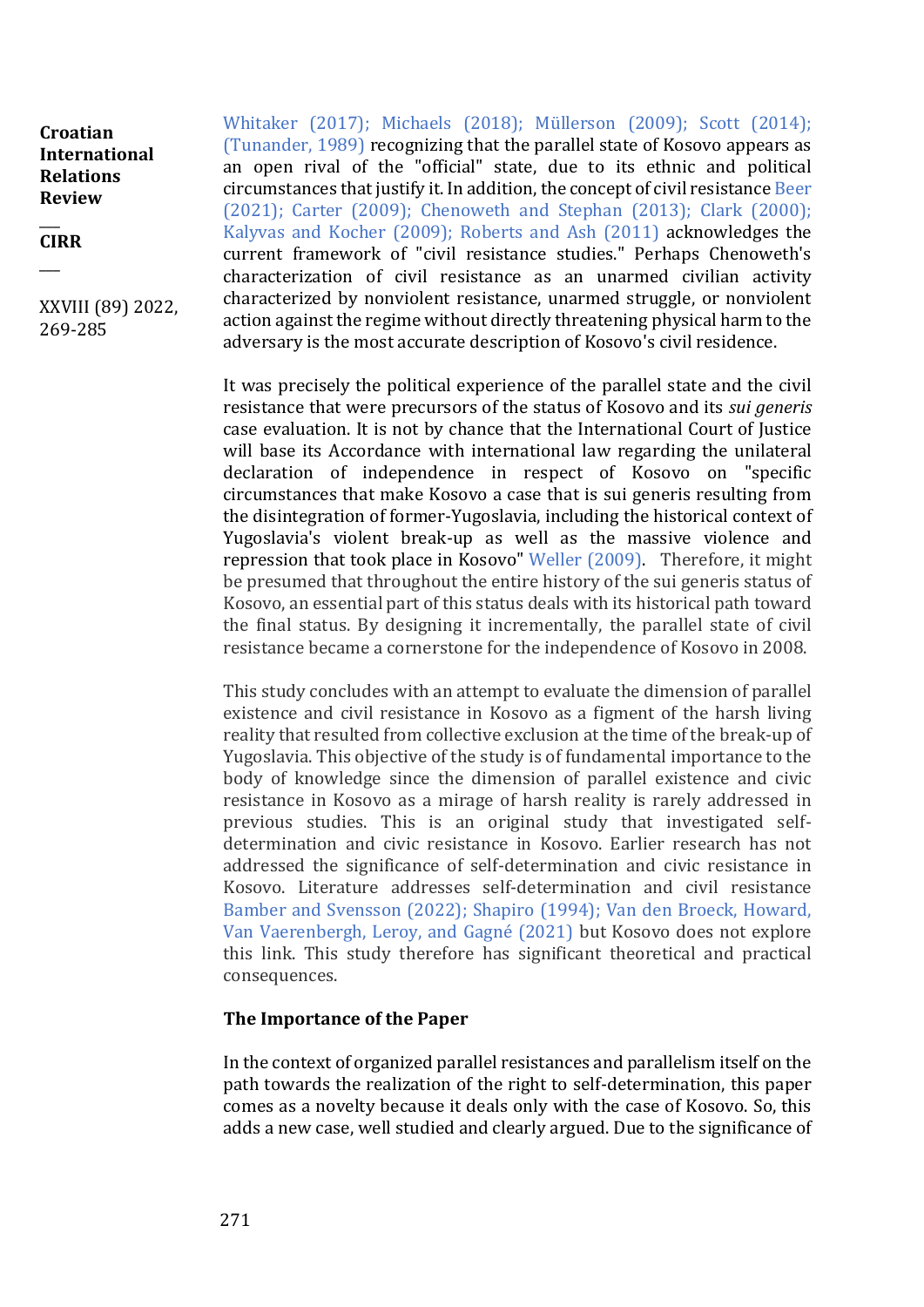the need for such a study, the focus of this study was on research, and in addition to being a paper, it will be made into a doctoral thesis.

# **The Structure of the Paper**

 $\overline{\phantom{a}}$ **CIRR**

 $\overline{\phantom{a}}$ 

**Croatian International Relations Review** 

XXVIII (89) 2022, 269-285

Beginning with the point at which the overall disintegration of society starts between 1989 and 1999, the study elaborates on the evolution of life within these confines throughout the same time frame. As a result, the violation in the legal sphere has led to violations in the political, educational, health, and social spheres and the self-organization of the Kosovo society in all of these domains. The first section of the study is the introduction, which includes the study's problem, objective, and importance. The second section of the study is based on a literature evaluation of past investigations reviewed to the current research. The parallel system was thoroughly described in the literature review in light of past research. In addition, the third half of the study focuses on the study's methodology. The fourth component is based on the study's conclusion. This part addressed both the study's implications and its suggestions.

# **Literature Review**

The primary literature of this study is local and foreign authors, such as Anton Berishaj with the study "Philanthropy in Kosovo", and "Society without state", Fehmi Agani with his studies, "Independence, probability and hope", Volume 7, "Democracy, the Nation, Self-Determination", Gene Sharp "From Dictatorship to Democracy", Howard Clark "Civil Resistance in Kosovo", but also other authors who have written on civil resistance and the building of a parallel life, such as: Andersen (1995); Schok (2015); Clark (2000); Cooke (2011); Duponchelle, Paradis, Ribbink, and Turner (2008); Arendt (1972); Taylor, Foote, and Wood (1996) , but also other authors.

#### **Building the Parallel System**

Recalling the early political situation in Kosovo thirty years ago, the ageold question of where human life begins and ends in the absence of political organization comes to mind. Do political "legal" institutions exclude the citizenry's lawful voice? When removed from the state, can society produce an internal self-organizing energy? There are a number of issues that require theoretical treatment, but at their core lies a history that speaks more than any political theory of the need for a state or the very need for an organization of life in general, institutional life in particular, when exclusion from the state itself is applied on the basis of ethnicity. The Kosovar society, heavily tested by such a reality, was forced to part ways with a system that left no room for cooperation between communities but divided them, as never before, favoring Serbs and discriminating against Albanians. That discrimination, and later division, began exactly in 1989- 1990. It is precisely 1989 that marks Albanians' great deprivation from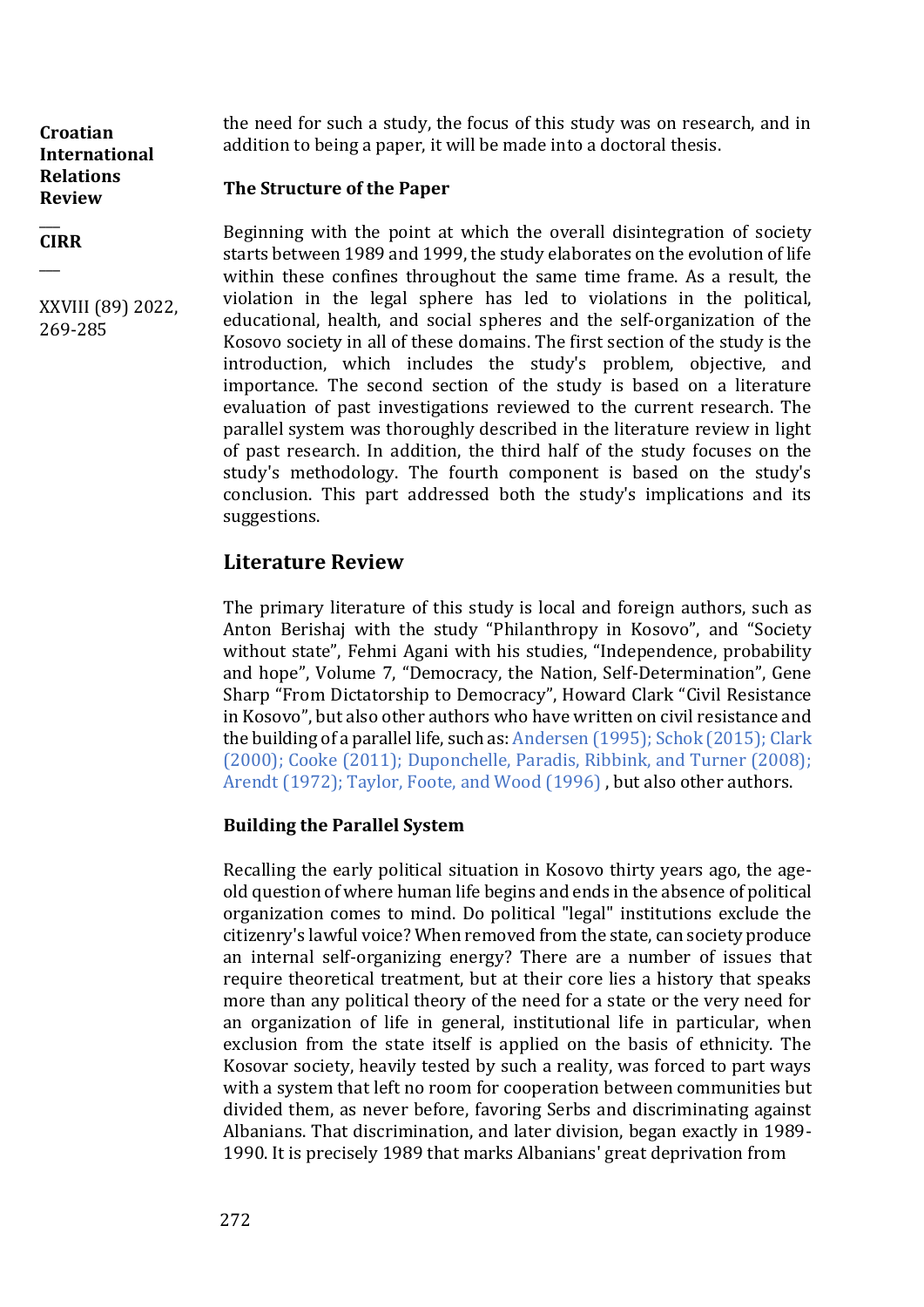$\overline{\phantom{a}}$ **CIRR**

 $\overline{\phantom{a}}$ 

XXVIII (89) 2022, 269-285

many rights guaranteed to them by federal and local constitution. The new "legal" and constitutional amendments produced such deprivation and thus kick-started a legal, political, economic, social, educational, and health crisis in the country.

Over a decade in Kosovo, many other processes originated from those amendments, which constituted a heavy blow to Kosovo. According to Stavileci (1996, 293), three changes were the most critical and decisive in the abolition of autonomy: the overthrow of state power, including its legislative, executive, administrative, and judicial levels, followed by the two instances of its establishment (local and provincial governments); the destruction of the economy, with the intention of property alienation; and the collapse of social activities, including health, education, science, culture, and public information. Practically, these changes produced a completely new reality at all levels, and a new political reality above all. Significantly, the first attack came on justice itself, although justice is considered a primary condition for politics. While this primary condition was being attacked, the political reality was beginning to take a completely new direction, indicating thus a provocation based on direct political and constitutional violations. Hence, the first provocation was made through the "unilateral amendment of the Serbian Constitution", which flagrantly contradicted the Constitution of Kosovo and the Constitution of the Yugoslav Multinational Federation, followed by police actions that were taken at the very moment when "potential tectonic waves that would tear Yugoslavia to many pieces were being felt and when Serbia was rushing to emerge from such fragmentation with Kosovo and Vojvodina as parts of it"(Zajmi, 1996, 244).

Serbia's motivation in this case was to achieve its objectives and create a new reality by first altering Kosovo's constitutional identity and then destroying institutional life and altering it from inside. This marked the start of a dual existence in Kosovo. This new reality results from such repressive connotation, affecting every aspect of existence and generating a more unstable, insecure, and hopeless state. In this way, the development of an entirely new legal, constitutional, and contradictory reality commenced. Given that the majority of the people, which was Albanian, remained wholly excluded from the constitution and legislative life, which predated their absence from institutional life, such measures were consistent with this paradox. This demonstrated that the constitutional modifications were merely a preamble to destroying the institutional and public life associated with Kosovo Albanians' rights. Similarly, there was a shift in the relationships between the communities, and there were steps toward constructing a socio-politically structured reality above the legal one. Thus, the legislative and constitutional modifications established a new social reality, preserving Serbia's explicit desire to alter the ground condition. But, why all this focus on the legal field?

The legal scene was where the new socio-political order began, which was constitutional and also constitutional and political and discriminatory.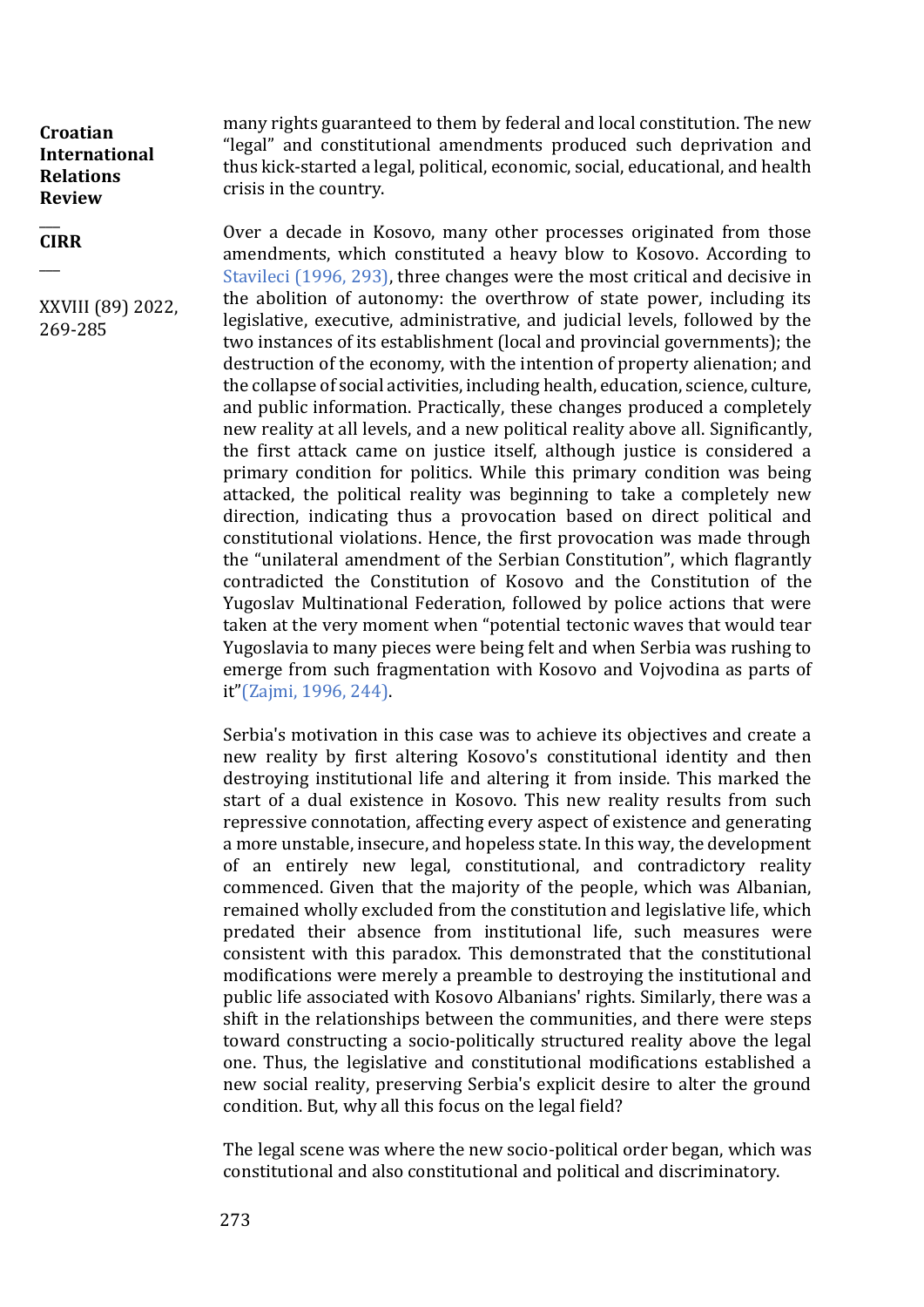$\overline{\phantom{a}}$ **CIRR**

 $\overline{\phantom{a}}$ 

XXVIII (89) 2022, 269-285

Consequently, further acts emanated from this legal and constitutional foundation, in the spirit of efforts to create and bolster the concept of "dealbanization" of institutions. Thus, the plans to alter the personnel and purge the institutions of ethnic Albanians became a reality. Eventually, both the attempt to maintain the status quo and the desire to alter it were observed in the theater of conflict, and the reality was marked by ethnic and institutional conflicts, legal and parallel norms that excluded one another. Such a major social and political clash led to the deterioration of relations between the communities and prompted attempts to change the ethnic structure in Kosovo to carry out the plan of keeping the territory under control at all costs and turning the idea of recolonization into reality.

Politically speaking, the sole purpose of these legal and constitutional moves was to maintain control over Kosovo, including the ethnic cleansing that will occur a few years later. Legally, this was attempted through the Law on the Operation of Republican Bodies in Special Circumstances, primarily through the assumption of powers. This law paved the way for another degrading step via mass expulsions from institutional life and jobs following the general strike of 3 September 1990, which clearly demonstrated that it was no longer merely a matter of power aimed at the occupation, colonization, and establishment of a colonial system in Kosovo, but much more: a matter of intentional systematic degrading of Albanians and their impoverishment, endangerment of their health, their existence, and displacement (Islami, 20001, 8).

The new legal and constitutional reality of 1989 gained traction in everyday life through widespread and multifaceted discrimination, especially in the economic sphere, as an additional step towards constructing a new image that was intended to be installed within the institutions and society itself. In the economic domain, a series of violent actions were adopted, and as a result, "in only one year, violent measures were introduced in 237 economic firms in Kosovo, primarily in the most successful businesses" Islami (2001, 8). However, a complete disregard for human rights was implemented. These included the right to freedom of thought and expression Aral (2004), the right to work Cooke (2011), the right to a peaceful existence , and the right to education in the mother tongue Cooke (2011), among others Shapiro (1994). There had no other choice except to devise a means of civic resistance and a parallel existence. All the measures mentioned above were at full service of collapsing these economic enterprises first to dismiss the Albanians employed in them and then start the policy of filling the vacancies with "employees" that came from Serbia. Thus, ethnically, and politically motivated economic segregation has occurred. "To carry out such a procedure, the Albanian managerial personnel were replaced, and the Albanian employees were fired. On this basis, and under the guise of eliminating technological surplus, around 145 thousand workers were terminated" (Shatri, 2001, 110).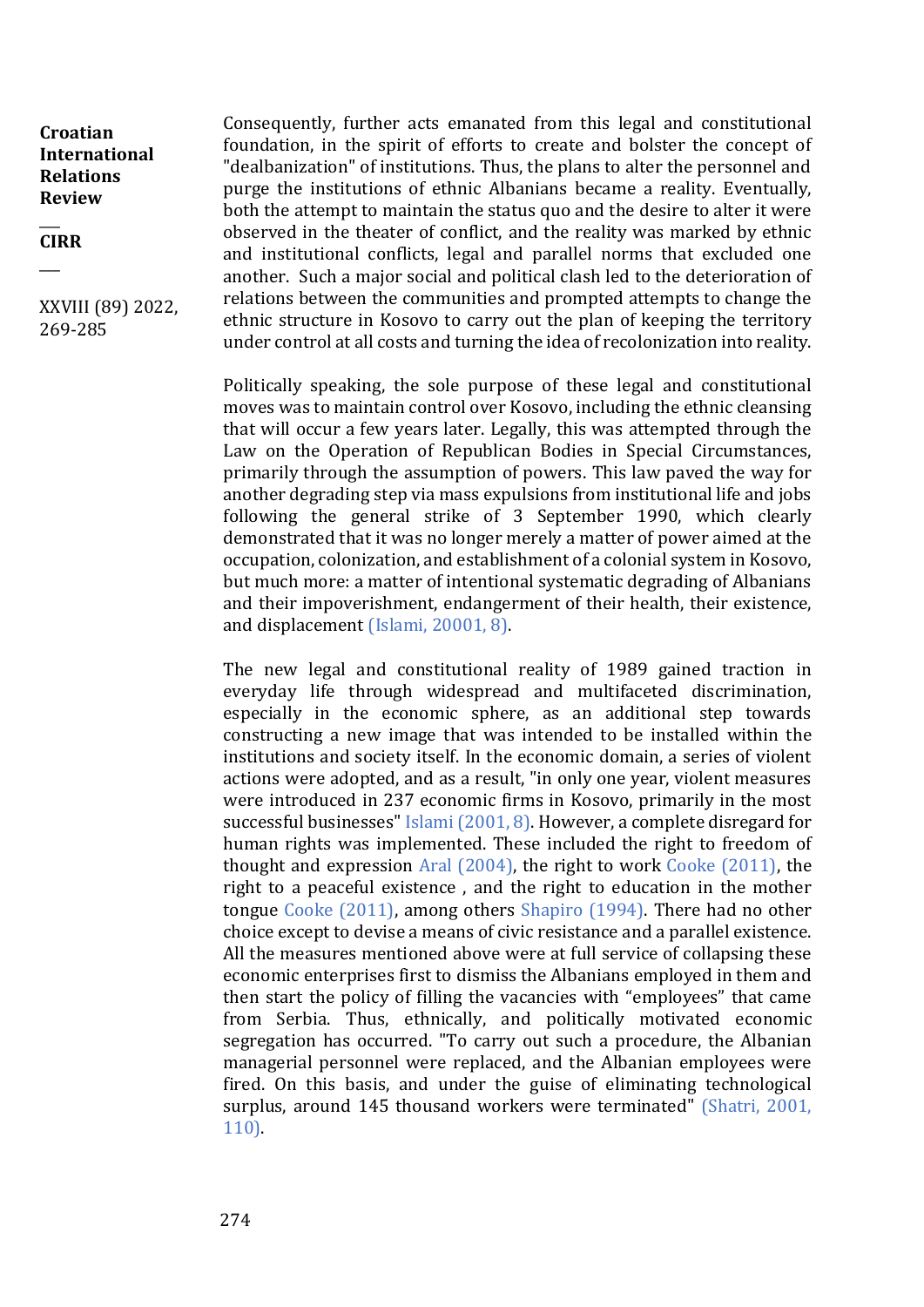$\overline{\phantom{a}}$ **CIRR**

 $\overline{\phantom{a}}$ 

XXVIII (89) 2022, 269-285

As a first step prior to implementing other actions that will exacerbate the issue in general, this is where the racial segregation in all state companies began, with the intention of constructing a new infrastructure and a completely distinct atmosphere in each workplace. In addition, this new behavior engendered a significant deal of discontent among Albanians, who naturally rejected such a discriminating and exclusive policy, which was being executed through entirely irrational tactics and an unjust policy. Thus, as a "rule", "good policy became immoral policy that was immoral, but successful: the art of usurpation and holding power by all means"(Maritain, 2000, 87).

Thus, through the usurpation of legal and constitutional terrain, the moral basis of such a policy, guided by irrationality, was also questioned. The irrationality of such unconstitutional actions produced a moral crisis in the political domain, which examined the very existence of the society while the society itself "is a product of reason and moral force, ( Maritain, 1997, 26), being questioned not only as human freedom, but as existence as well. Even while the attack originated from the legal and constitutional realm and extended to all aspects of life, it put political and human morals to the test, since the existence of a majority was threatened by the inclination to protect and expand the interests of a minority ethnicity. All these legal and constitutional actions, and of other natures subsequently, constituted an open attempt for a moral breakdown, above all, by the way of submission and conditioning in various forms. Many actions of similar nature produced a difficult economic and psychological situation and, above all, a completely new reality of a non-completion of the individual, who was being attacked more and more by the lack of his individual and collective freedoms alike. Therefore, here and hence, we see that the attack was already different, beyond the legal one. So, it was a moral, spiritual attack which urged a parallel life through a civil resistance.

And when disintegration is already both moral and material, it provides a new social, economic, and political setting because humans "are also persons as carriers of dignity, intellectual activity, and freedom, as a whole with a transcendent destiny, as an end, not a means "(Maritain, 2000, 15). Thus, from 1989 to 1999, the Albanians were deprived of two basic and fundamental rights for a society: freedom and self-determination. The collective insult against the Kosovar society violated both of these rights and gravely harmed its dignity. This historical-political perspective enables us to perceive how this period was primarily exacerbated by the absence of peace, freedom, stability, and fundamental requirements for survival, as manifestations of widespread acquiescence. In this regard, one can now freely refer to the liberal-conservative concept of peace and stability as valuable standards, as well as the values of "freedom," "selfdetermination," and "limits of self-governments," as well as any other values or standards related to the capacity to ensure peace and stability (Przeworski, 2010).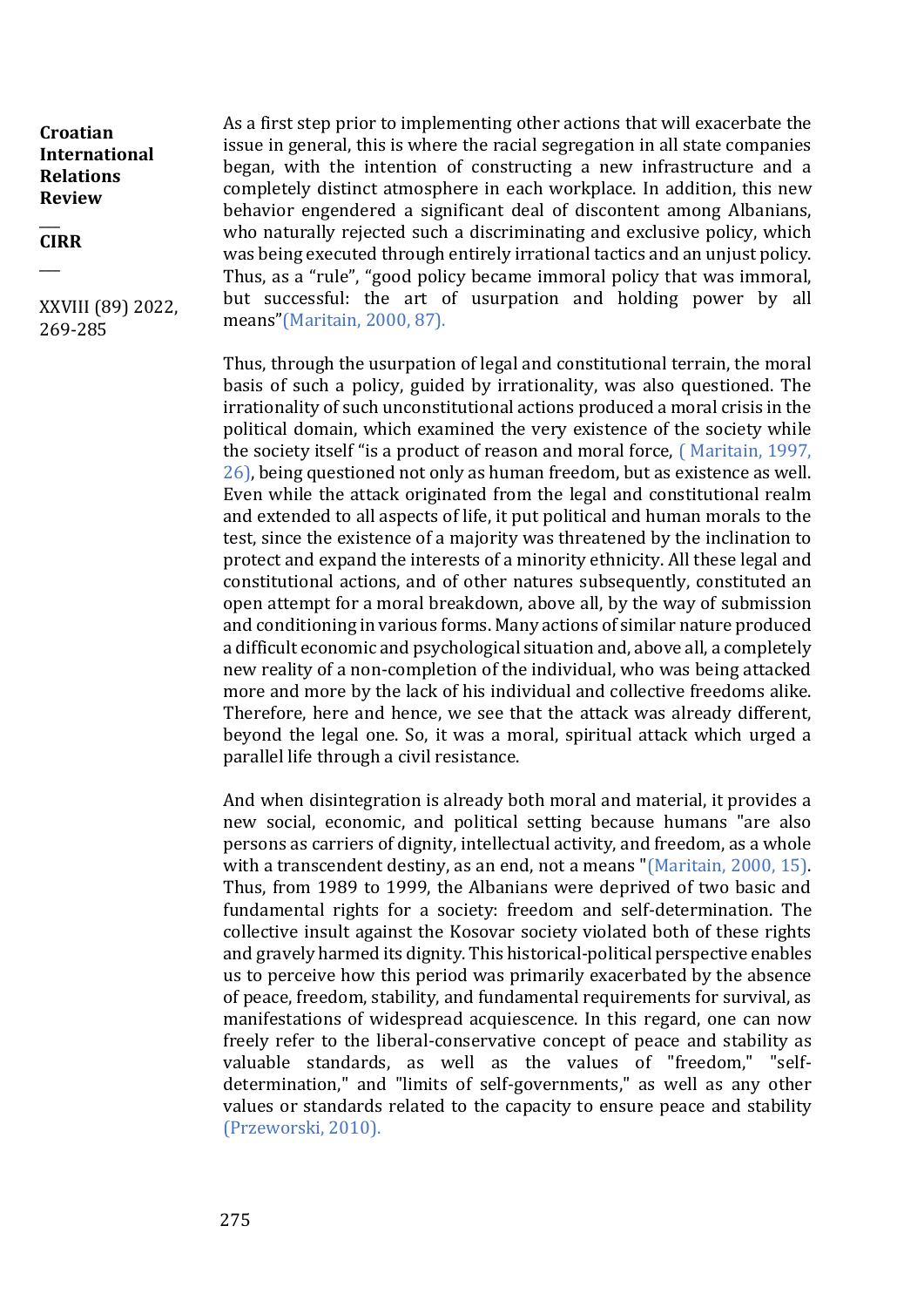$\overline{\phantom{a}}$ **CIRR**

 $\overline{\phantom{a}}$ 

XXVIII (89) 2022, 269-285

Therefore, when peaceful order and stability itself is disrupted, it results in instability at all levels, and peace, equality, and freedom are already in jeopardy; and, regardless of whether we refer to the liberal-conservative concept of freedom or its radical concept, "the statement of the past century about 'self-determination' could conceptually be lined up along the 'axis' of freedom as peace versus freedom as equality" Aguestad (2020), both of which were historically. The right to self-determination is already in issue due to violations of equality and freedom. This argument is bolstered by the fact that if the legal status of a state is not typical in terms of geographical sovereignty, then it is also legally ambiguous and questionable which fits the historical and political situation of Kosovo rather well.

Due to the disruption of the constitutional and legal order, the Albanians are compelled to tell a story about a form of self-determination when faced with such a circumstance. Although the right to self-determination "is one of the fundamental political principles of relations between peoples and states in today's world, Serbia interfered extensively with the right of Albanians to determine their own fate, causing further disruption. Selfdetermination, despite being a right for all people, and which should have resulted from their desire for freedom and democracy, with an intertwining of individual and collective rights, is not supported everywhere, as demonstrated in this case so long as the Albanians were not a national minority (Agani, 2008).

Nevertheless, in the instance of Kosovo, it is evident that the right to selfdetermination was suppressed, as if there had been an attempt to extinguish life itself through the most ruthless imaginable interference in the essential institutions of a society. Even though this right was declared inalienable in order to sustain life on an equal footing with the right to dignity, it was not receiving support for its fulfilment. Although the right to self-determination entails the right of the people to determine their own fate, it is not permissible to interfere with the life of a country, demolish its schools and institutions, violate its customs and habits, repress its language, or restrict its rights Augestad (2020). Moreover, the right to selfdetermination in Kosovo's case must be viewed from a different perspective, namely the historical aspect and the aspect of developments that have occurred in the history of the peoples of the region, who have shared a history during the same period, but with radically different principles. The uti possidetis principle therefore also applies to Kosovo's boundaries. But the self-determination agents were incorporated in the parallel state and peaceful resistance political ideology. Self-organization and its three primary pillars—solidarity, healthcare, and education—have been mandated by the parallelism with the new state building.

In social self-organization, an extraordinary role was played by the "Mother Teresa" association, which initially had identified families and individuals with social needs following the principle of "the poorest among the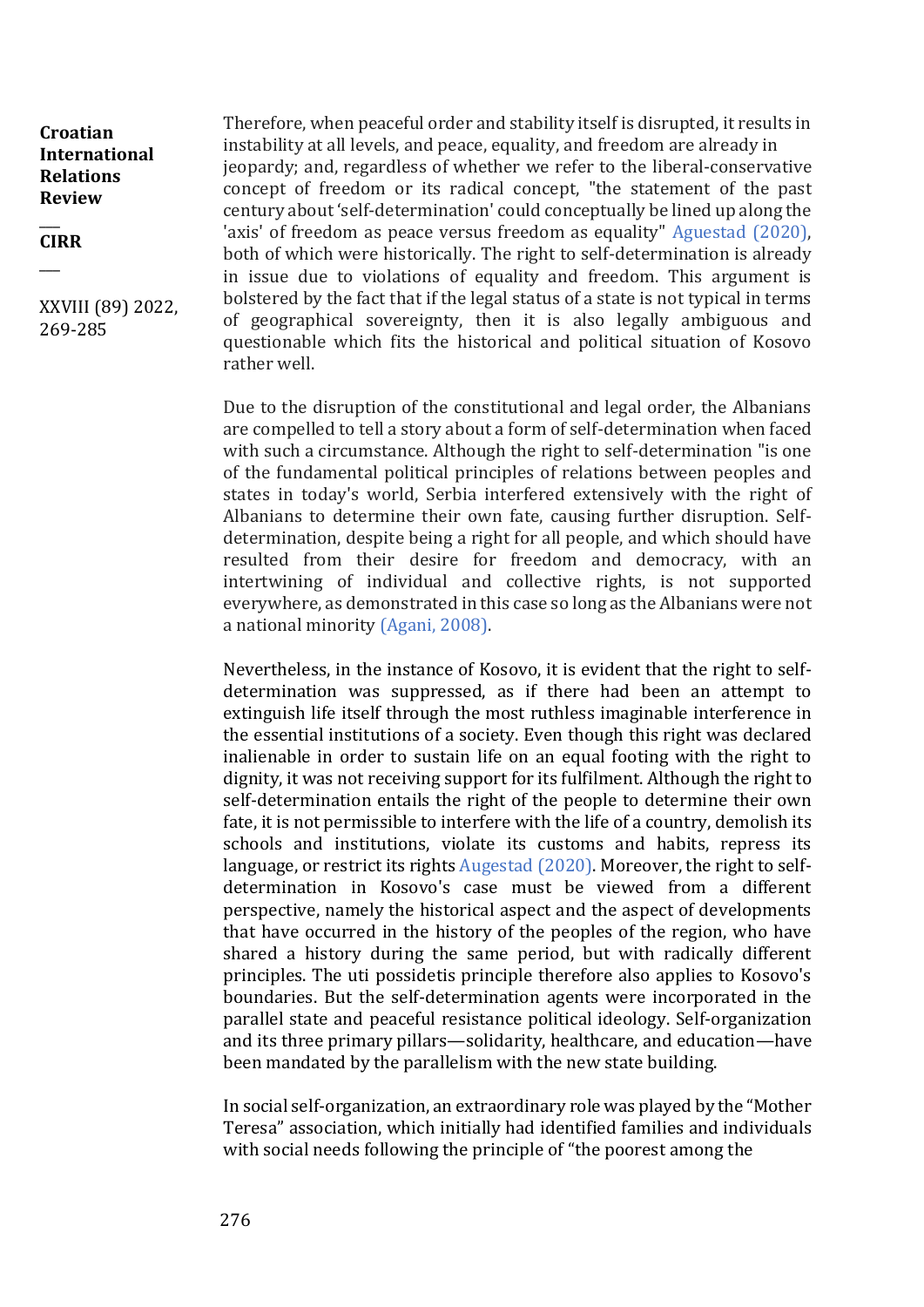$\overline{\phantom{a}}$ **CIRR**

 $\overline{\phantom{a}}$ 

XXVIII (89) 2022, 269-285

poorest". "In 1990 there were 2,450 families with 15,084 members, in 1991 there were 26,700 families with 174,084 members, in 1992 there were 43,320 poor families with 282,446 members, in 1993 there were 45,835 families with 373,994 members, in 1994 there were 57,353 poor families with 373,942 members, in 1995 a total of 55,470 poor families with 373,942 members, in 1996 a total of 62,340 poor families with 404,465 members, in 1997 there were 59,700 poor families with 389,244 members "Përgjoka Pjetër & Berisha Rami (2005). These numbers show that the number of families identified as poor families increases from year to year.

Following the identification, the same organization begins the process of aid collection and distribution. Thus, solidarity assumed the characteristics of an individual and social value of solidarity. Self-organization as a habit became unavoidable in healthcare when, in July 1990, the Parliament of Serbia imposed aggressive measures on the health system in Kosovo and obliterated it. Self-organization inside the "Mother Teresa" association's network of ambulances was an appropriate approach. As the number of patients came and went, so did the number of doctors willing to contribute in this direction. As a result, "wherever there were fired doctors and nurses, generous people offering homes without compensation, and a bit of good organization among the villagers, a new 'Mother Teresa' ambulance was opened. 92 of them were registered for seven years but most likely the records will not be accurate because the real number goes to over 100"(Demolli, 2012).

In addition to healthcare, the situation in the field of education deteriorates even more, especially after the rejection of school curricula which Serbia imposed. The non-acceptance of these programs is taken to "fire more than 5000 high school teachers; over 850 university professors are expelled, over 20,000 students and about 60,000 high school students are expelled from school premises"(Agani, 2002). After this action, even in this sphere there was no other alternative but self-organization. "A special contribution in this regard was made by all education workers at all levels, from pre-school and primary education to secondary and higher education, with approximately 22,000 of them, approximately 400,000 pupils and students, and approximately 3,000 heads of households who opened their homes to this large number of pupils and students" (Shatri, 2010).

Kosovo, like the republics of the former Yugoslavia that declared their sovereignty and independence, represents a case of external selfdetermination and, at the same time, a case of classical occupation and systematic state repression against a nation that is unable to exercise its right to be the master of its own destiny, despite the satisfaction of three essential conditions Stavileci (2001). Beyond that, self-determination is Kosovo's only path to peace, freedom, and stability, and this is strengthened by the United Nations Charter of 1945, which included the terminology of self-determination, because "self-determination" was included into international law at that time. "One goal of today's exporters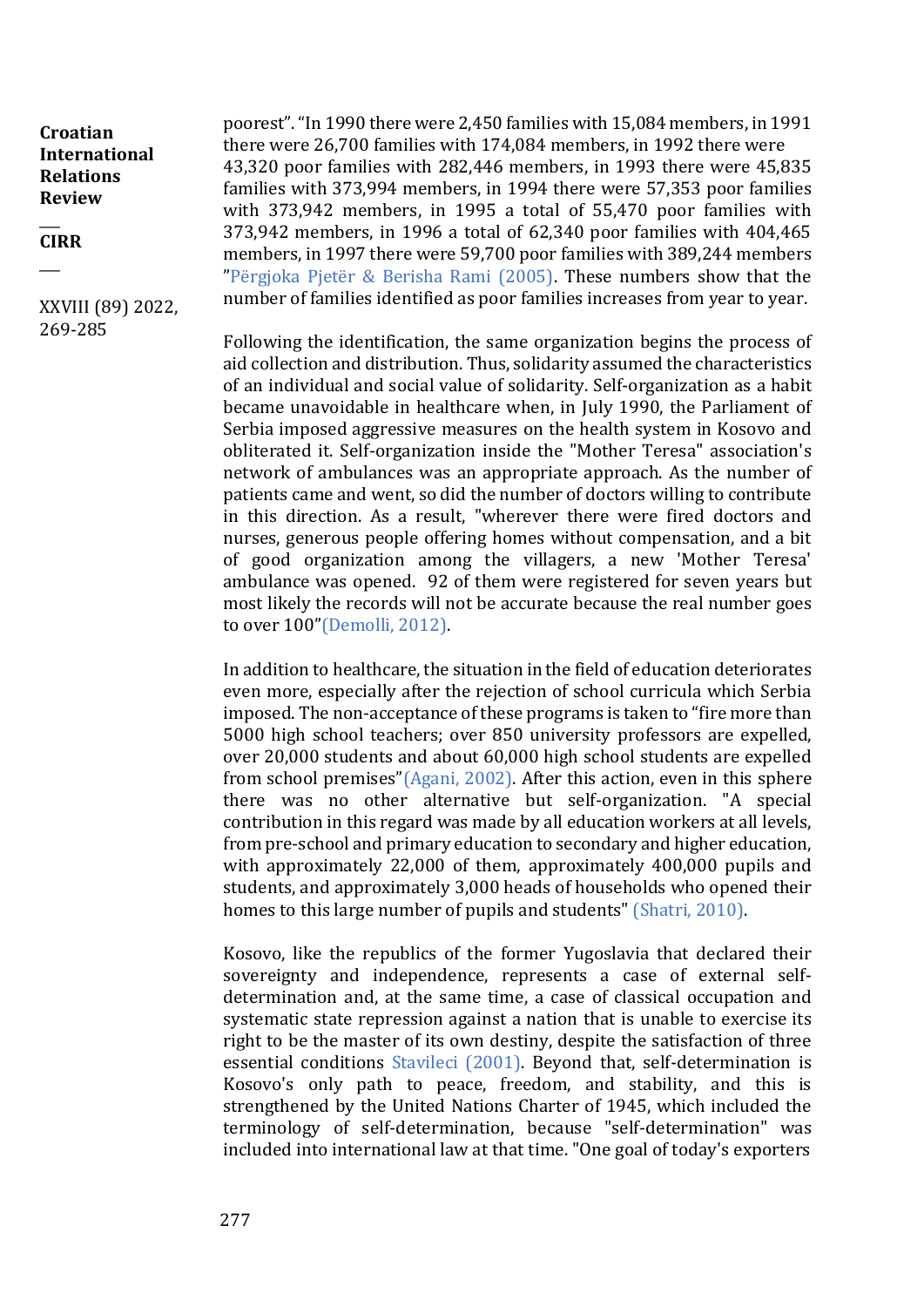$\overline{\phantom{a}}$ **CIRR**

 $\overline{\phantom{a}}$ 

XXVIII (89) 2022, 269-285

of written constitutionalism is to provide emerging nations with the invaluable gift of democratic self-government" (Rubenfeld, 2001).

The concept of parallel life presented the civic context necessary for selfdetermination-related political endeavors as a significant foundation for the state-building process. The sub-political aspect of this life, exemplified by civil resistance, is intended to be a peaceful democratic process that creates the new political bodies of the independent state. President Wilson of the United States introduced and gave international weight to the discourse on self-determination in 1918. As a result, "self-determination was one of Wilson's fourteen points in the Peace Conference, which was accepted by the League of Nations and found a place in the anti-fascist powers' statements during the Second World War" Agani (2002). Adherence to this idea aided governance and contributed to the occurrence of as few violent conflicts as possible, hence upholding the principle of equality, the right to self-determination from which a permanent peace would emerge, and the United Nations Charter. Agani (2002) The first article of the Charter states that the objective of the United Nations is to establish cordial relations among nations based on respect for the principle of equal rights and self-determination of people. Faced with such a pervasive disruption of life, the Albanians were compelled to fight for selfdetermination, as they saw this as the only road to a lasting peace.

As long as all people have the right to self-determination and the ability to determine their own political and socio-cultural destiny, no one has the authority to violate their rights unless they are chosen by those people. It has been said numerous times that no one can lawfully speak or act on behalf of a group unless he or she has been elected by the group's equal members. This concept appears to symbolize the equality of a group, not just as a question of collective freedom but also as a prerequisite for individual liberty (Aguestad, 2020). The Albanians in Kosovo had no higher claim than the right to determine their own fate, especially under the current conditions where the right to life was being trampled along with all other rights and the very minimum of individual and collective liberties was not being maintained.

Consequently, the Kosovar society proved that "the force of nations fighting for freedom may be greater than that of nations fighting for enslavement" by making attempts to maintain long-lasting stability despite a discriminating and exclusive policy Maritain (2000). In spite of these expulsions, the Albanians who refused to recognize the legitimacy of the Serbian state and participated in a parallel Albanian political organization Vickers (2004), which was erroneously referred to as a secret organization despite the fact that it was anything but, made the most serious attempt to rebuild life in all of its domains. There is no secret to constructing parallel life so long as it originates from a defiance that pushes an individual and the collective towards rejection or even imposes parallel life, which Sharp would describe as "massive political defiance" Sharp (2012), or when all of this leads to nonviolent action. While Sharp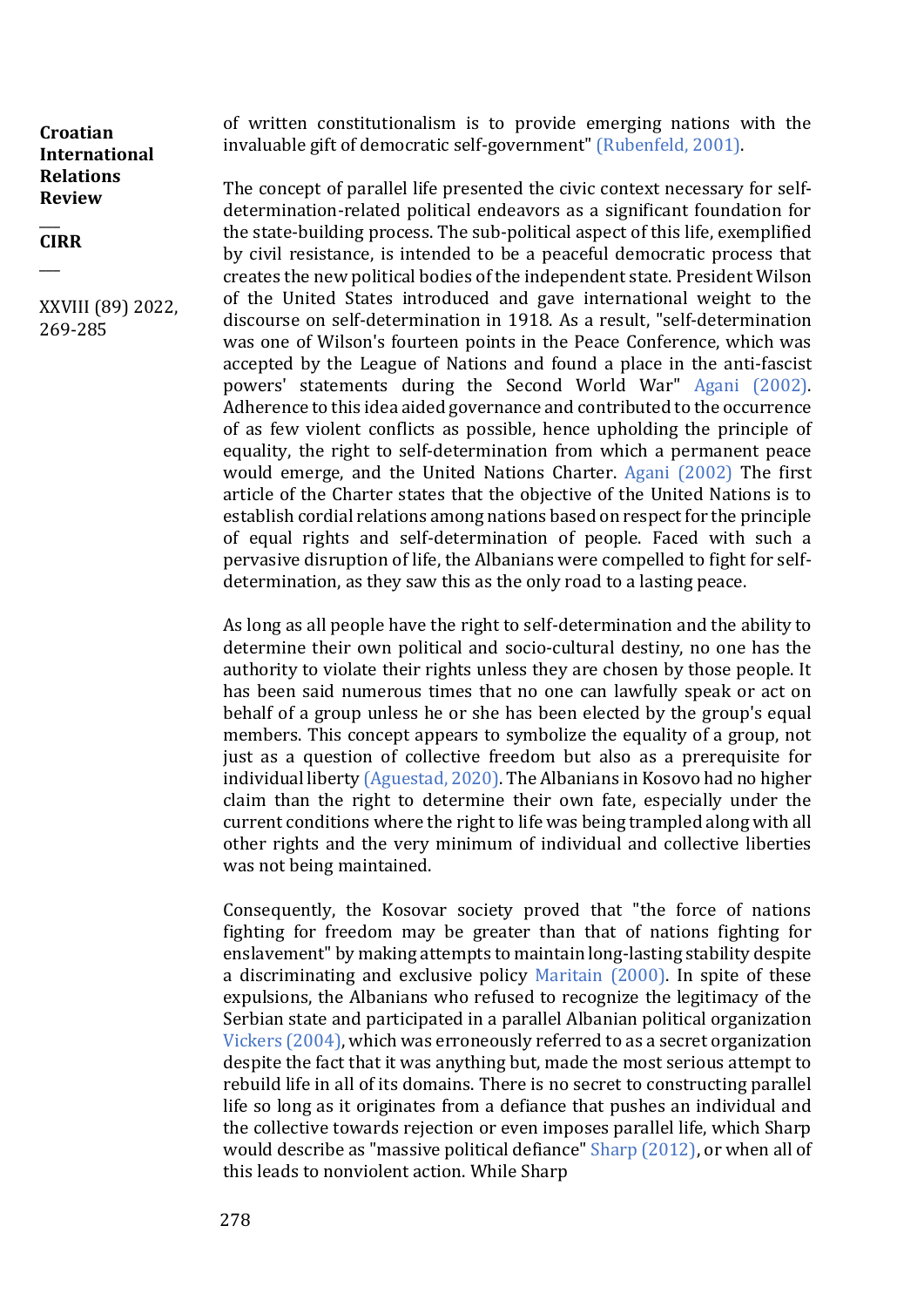$\overline{\phantom{a}}$ **CIRR**

 $\overline{\phantom{a}}$ 

XXVIII (89) 2022, 269-285

has established a thorough theory of non-violent action, Hana Arendt has found that non-violent resistance can illuminate her theoretical studies on political action and direct democracy. In 1958, she included an epilogue to her second (expanded) edition of The Origin of Totalitarianism, which discussed workers' strikes and workers' councils that had flourished in Hungary a month after the Soviet reconquest (Carter, 2009).

In addition to being a form of resistance, these actions and others of a similar kind provide for gaining time and constructing a whole infrastructure to deal with the situation and establish preconditions for altering reality itself. Consequently, "the modes of action may vary and have included protests, vigils, petitions, strikes, job cuts, and boycotts, as well as remaining at home, lingering, and establishing parallel government institutions" Roberts and Ash (2009). The struggle for survival and preservation of life was won because of the non-violent conflict waged in Kosovo for a decade, between 1989 and 1999. Nonetheless, the desire and willingness of the community for a battle without violence were evident during this time. Gandhi viewed this as a "constructive program" – selforganized attempts to reform society – and a swaraj, a rich notion that linked personal self-realization through many levels of decentralized government to the achievement of a national objective (Clark, 2000). Individual or collective self-realization was already seen only through such a policy of resistance, despite increasingly aggressive efforts that could provoke a different behavior in this sense. However, when the state plays a repressive role, so violating fundamental human rights and liberties, it cannot be viewed from any other angle than that of the state's new function.

## **Research Methodology**

The current study is based on secondary data. Secondary data from previous studies, books, internet, and other sources are used to conclude. The methodology of this study to theoretical research and exploration, analysis and study of texts and data that exist to date. In addition to helping the findings that have been partially discussed, and more in the publicistic field than in the scientific one, now come here as confirmed and reconfirmed with strong support on theoretical research. As a result of this resistance and defiance in the face of all that legal, political, and physical pressure exerted upon Albanians, an entire system of self-organization and survival in a challenging period was built in education, health, and almost all other fields, creating the basis of a new independent state. That selforganization and survival managed to keep life within its borders and push forward the right to self-determination at the same time.

## **Conclusion**

Numerous resolutions adopted by the European Parliament, the United States Senate, and the parliaments of several European countries established those systematic violations of human rights, particularly those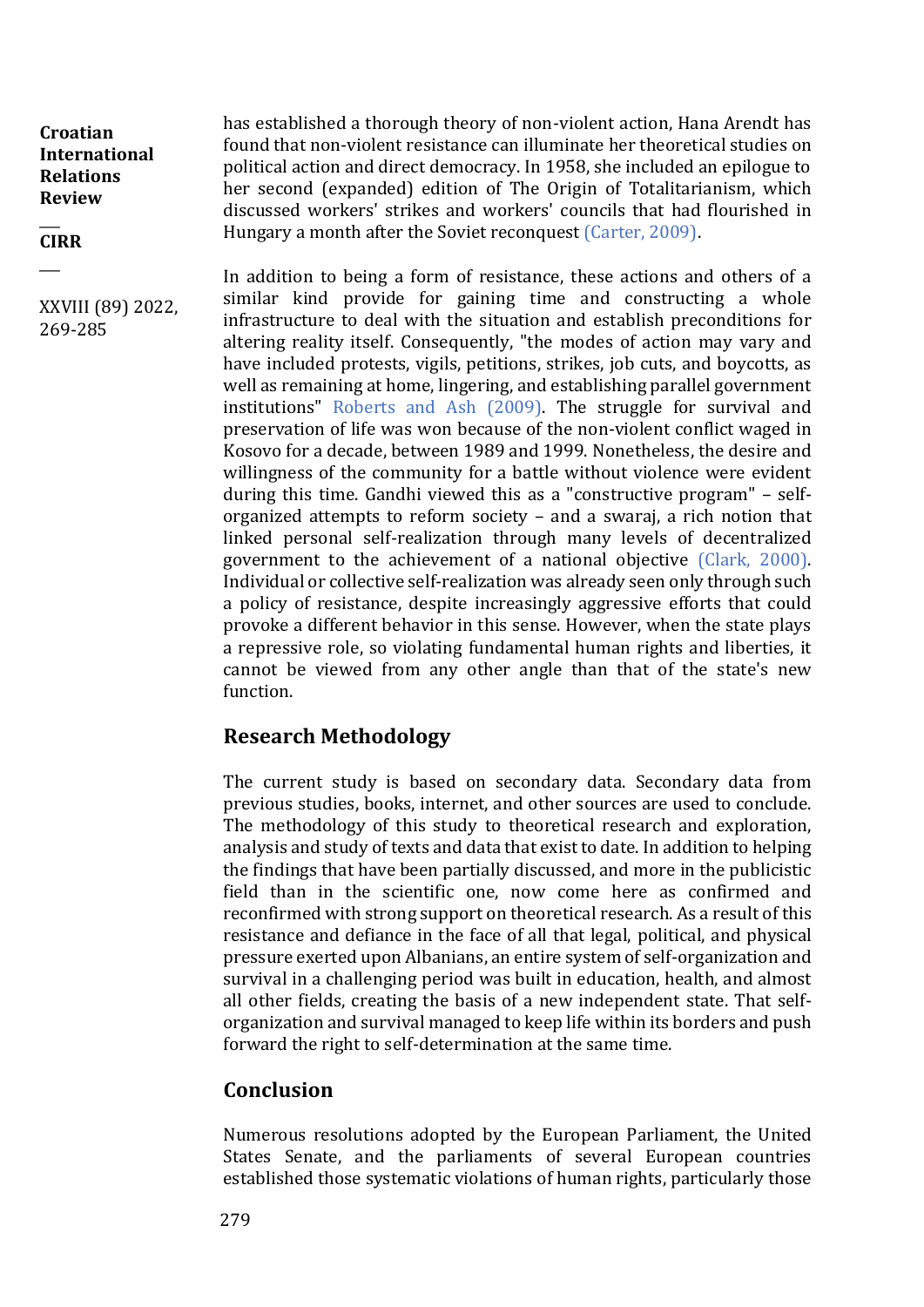$\overline{\phantom{a}}$ **CIRR**

 $\overline{\phantom{a}}$ 

XXVIII (89) 2022, 269-285

stipulated and guaranteed by the Universal Declaration of Human Rights, were taking place in Kosovo beginning in the late eighties of the previous century.

In this context, the question arises as to whether the state is a necessary regardless of its behavior, whether it is a precondition for the continuation of humanity, or whether alternative forms can emerge as a reaction against an oppressive state. These challenges and questions regarding the role of the state in political theory have been highlighted for quite some time. Is the state (as a "apparatus of violence" or, in the words of Thomas Hobes, "a leviathan monster") a necessary evil without which life is not conceivable, or is it a "creation" of advanced patterns of life organization, resulting from Rousseau's social contract? (Berishaj, 2014). Even though states have frequently exceeded their function and, in our case, have been exclusionary, the position of the state in society has been viewed as essential.

Despite the fact that the society in this instance lacked state protection, it was the state itself that excluded and discredited the society in all possible ways, so earning it the moniker of stateless society. At the very least, the term "stateless" suggested that these individuals had lost the protection of their government and were seeking international accords to maintain their legal existence Arendt (2002). This entire circumstance led to the condition stated by Kant: Nothing can prevent the world from becoming an everlasting grave, and lasting peace from becoming a cemetery. Worse yet, all conflicts appear to conflate man with a simple machine and refer to him as an instrument in someone's hands (of the Statestate), leaving no possibility to perceive human space as a human right (Kant, 2004).

This is the source of all the opposition to such pressure, on the one hand, and the demand for self-determination, on the other. Therefore, the explosion, or as we have referred to it, the bringing of freedom, is the quality of resistance. As a result of civil resistance, new autonomous state institutions will emerge as a unique entity. As a result of this resistance and defiance in the face of all the legal, political, and physical pressure exerted upon the Albanians, an entire system of self-organization and survival in an extremely difficult period was established in education, health, and nearly all other fields, laying the foundation for a new independent state. That self-organization and survival were able to retain life inside its limits while simultaneously advancing the right to self-determination.

# **Implications of the Study**

Civil resistance is one of the most critical areas of research. Therefore, by considering the importance of civil resistance, a number of previous studies discussed civil resistance Banai (2015); Boli and Elliott (2008); Carter (2009); Clark (2000); Fierstein (2008). Furthermore, other studies also evaluated self-determination differently and using various dimensions McConnell (1997); Murdoch (1959); Van Biema (2007); Van den Broeck et al. (2021). However, the literature rarely addresses the integration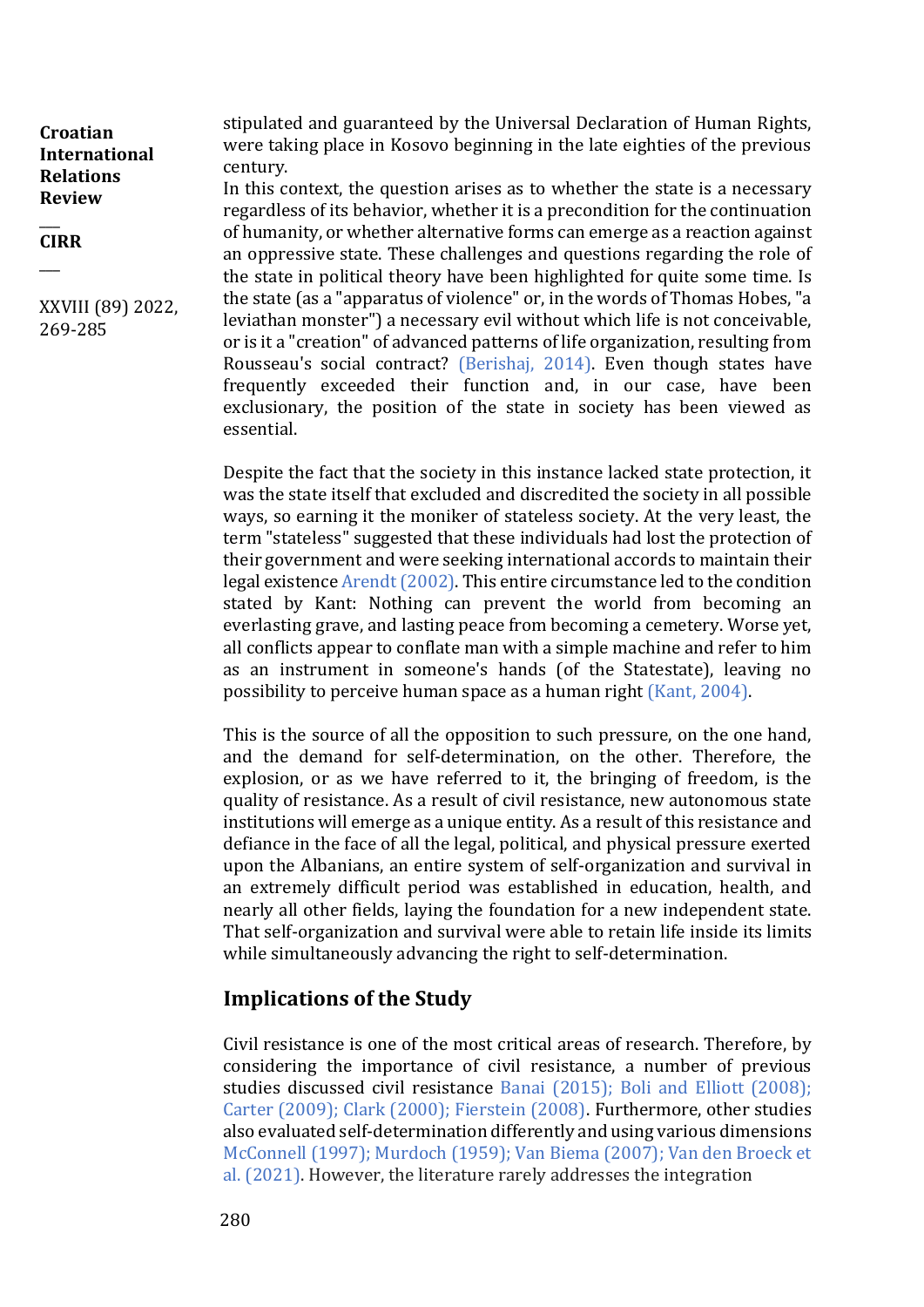$\overline{\phantom{a}}$ **CIRR**

 $\overline{\phantom{a}}$ 

XXVIII (89) 2022, 269-285

between civil resistance and self-determination. Studies have discussed both these elements separately, however, the combination between these factors is not addressed by previous studies. Therefore, this study filled the significant literature gap and extended the knowledge in selfdetermination and civil resistance. Furthermore, this study contributed to the literature by considering Kosovo. Literature addressed selfdetermination and civil resistance, but it is not discussed in the context of Kosovo. Thus, this study assessed the unique relationship between selfdetermination and civil resistance in Kosovo and contributed to the body of literature. Hence, this study filled several literature gaps that led to major practical implications.

#### **Recommendations**

This proves that civil resistance has been proven as extremely successful in sustaining life, therefore, the practitioners must consider it. Furthermore, in the context of this paper, it is reconfirmed that civil resistance and parallelism are interrelated with each other to help in coping, but also in responding concerning all that pressure which require intention of the practitioners. Civil resistance and self-determination should be studied in various other aspects to clear the relationship and provide various other insights for the practitioners.

### **References**

- Agani, F. (2002). "Pavarësia, gjasa dhe shpresë, vepra 7" (Independence, probability and hope, Volume 7). Peja: Dukagjini.
- Agani, F. (2008). "Studime sociologjike dhe politologjike"( Sociological and political science studies). Prishtina: Academy of Sciences and Arts of Kosovo (ASAK).
- Agani, F. (2002). Demokracia, Kombi, Vetëvendosja (Democracy, Nation, Self-Determination. Peja: Dukagjini.
- Aguestad, R. K. (2020). "Lufta për liri në diskursin ndërkombëtar çaste të "Vetëvendosjes"( The fight for freedom in the international discourse moments of "Self-Determination". Prishtina: Koha.
- Ambinder, M., & Grady, D. B. (2013). *Deep State: Inside the Government Secrecy Industry, 44-50.*: John Wiley & Sons.
- Andersen, A. N. (1995). A classification of Australian ant communities, based on functional groups which parallel plant life-forms in relation to stress and disturbance. *Journal of biogeography*, 15-29. doi[:https://doi.org/10.2307/2846070](https://doi.org/10.2307/2846070)
- Aral, B. (2004). The idea of human rights as perceived in the Ottoman Empire. *Human Rights Quarterly*, 454-482. doi[:https://doi.org/10.1353/hrq.2004.0015](https://doi.org/10.1353/hrq.2004.0015)
- Asadi, M., & Bayramoglu, I. (2005). A note on the mean residual life function of a parallel system. *Communications in Statistics-Theory and Methods,* 34(2), 475-484. doi[:https://doi.org/10.1080/03610920509342434](https://doi.org/10.1080/03610920509342434)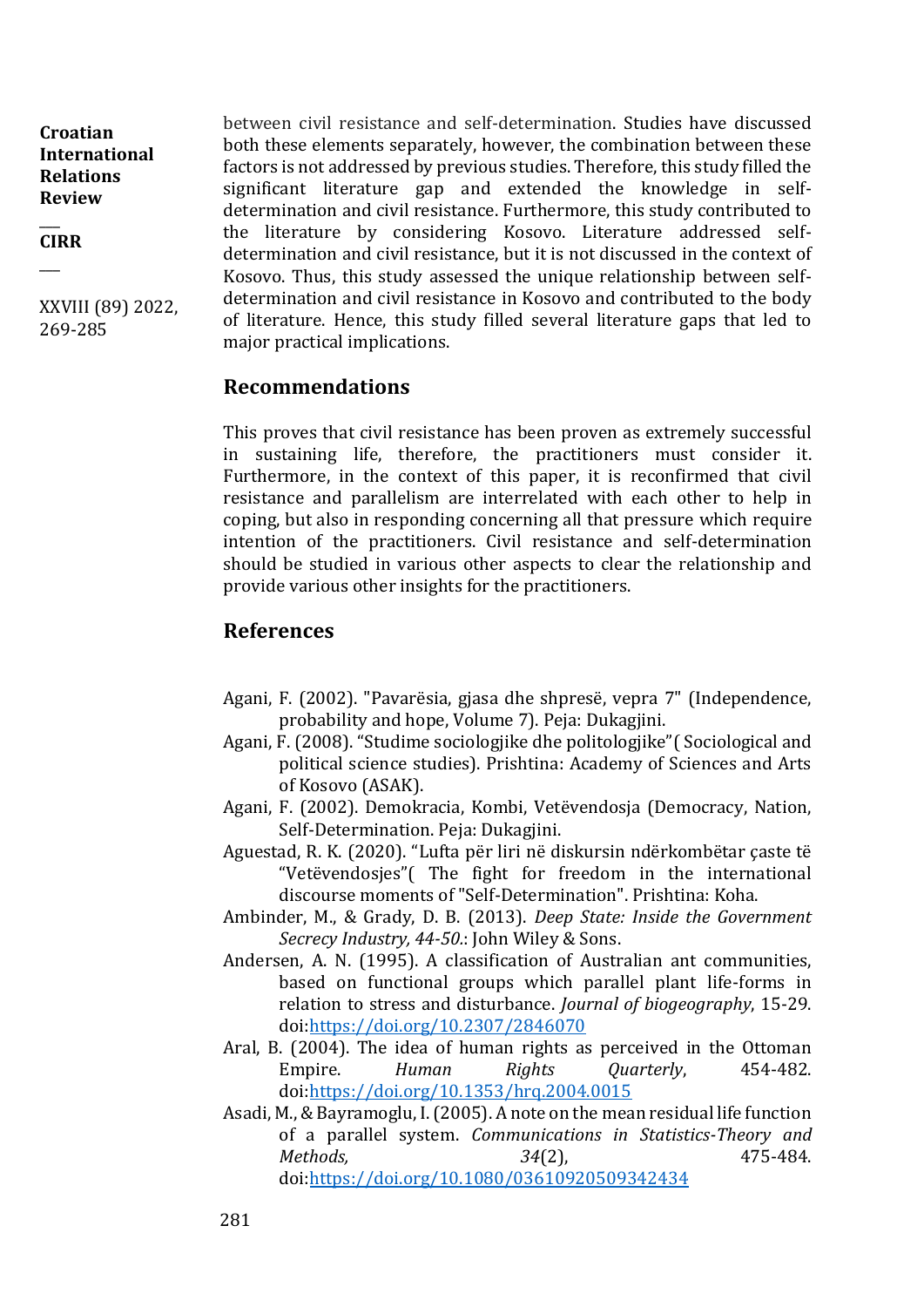| Croatian         |
|------------------|
| International    |
| <b>Relations</b> |
| <b>Review</b>    |

 $\overline{\phantom{a}}$ **CIRR**

 $\overline{\phantom{a}}$ 

XXVIII (89) 2022, 269-285

- Bamber, M., & Svensson, I. (2022). Resisting Radical Rebels: Variations in Islamist Rebel Governance and the Occurrence of Civil Resistance. *Terrorism and Political Violence*, 1-21. doi[:https://doi.org/10.1080/09546553.2021.2019023](https://doi.org/10.1080/09546553.2021.2019023)
- Banai, A. (2015). Freedom beyond the threshold: self-determination, sovereignty, and global justice. *Ethics & Global Politics, 8*(1), 24446. doi[:https://doi.org/10.3402/egp.v8.24446](https://doi.org/10.3402/egp.v8.24446)
- Beer, M. (2021). Civil Resistance Tactics in the 21st Century, 1-116. . *International Center for Nonviolent Conflict, [https://www.](https://www/) nonviolent-conflict. org/civil-resistance-tactics-in-the-21stcentury/(accessed 24 June 2021)*.
- Berishaj, K. A. (2014). "Shoqëria pa shtet"- Studim Socioantropologjik (Society without a state "- Socioanthropological Study). Prishtina: Academy of Sciences and Arts of Kosovo (ASAK).
- Behnke, A. (2012). Eternal peace, perpetual war? A critical investigation into Kant's conceptualisations of war. *Journal of International Relations and Development, 15*(2), 250-271. doi[:https://doi.org/10.1057/jird.2011.23](https://doi.org/10.1057/jird.2011.23)
- Bellamy, A. J. (2000). Human Wrongs in Kosovo: 1974–99. *The International Journal of Human Rights, 4*(3-4), 105-126. doi[:https://doi.org/10.1080/13642980008406895](https://doi.org/10.1080/13642980008406895)
- Boli, J., & Elliott, M. A. (2008). Façade diversity: The individualization of cultural difference. *International Sociology, 23*(4), 540-560. doi[:https://doi.org/10.1177/0268580908090727](https://doi.org/10.1177/0268580908090727)
- Boonstra, B., & Rauws, W. (2021). Ontological diversity in urban selforganization: Complexity, critical realism and post-structuralism. *Planning Theory, 20*(4), 303-324. doi[:https://doi.org/10.1177/1473095221992392](https://doi.org/10.1177/1473095221992392)
- Caplan, R. (1998). International diplomacy and the crisis in Kosovo. *International Affairs, 74*(4), 745-761. doi[:https://doi.org/10.1111/1468-2346.00043](https://doi.org/10.1111/1468-2346.00043)
- Carter, A. (2009). "People power and protest: The literature on Civil Resistance in Historical Context"." In "Civli Resistance&Power Politics", by Edited by Adam Roberts & Timothy Garton Ash, 32.
- Chenoweth, E., & Stephan, M. J. (2014). Drop your weapons: When and why civil resistance works. *Foreign Aff., 93*, 94.
- Clark, H. (2000). *Civil resistance in Kosovo, 1-258.* : Pluto Press.
- Cooke, T. (2011). The pastor as model for peaceful existence. *Verbum et ecclesia, 32*(2), 1-6. doi[:https://doi.org/10.4102/ve.v32i2.500](https://doi.org/10.4102/ve.v32i2.500)
- Demolli, G. (2012). "A war in a different way". Prishtina: Koha.
- Duponchelle, F., Paradis, E., Ribbink, A. J., & Turner, G. F. (2008). Parallel life history evolution in mouthbrooding cichlids from the African Great Lakes. *Proceedings of the National Academy of Sciences, 105*(40), 15475-15480. doi[:https://doi.org/10.1073/pnas.0802343105](https://doi.org/10.1073/pnas.0802343105)
- Fierstein, D. (2008). Kosovo's Declaration of Independence: An incident analysis of legality, policy and future implications. *BU Int'l LJ, 26*, 417.
- Friedlander, R. A. (1979). Terrorism and Self-Determination: The Fatal Nexus. *Syracuse J. Int'l L. & Com., 7*, 263.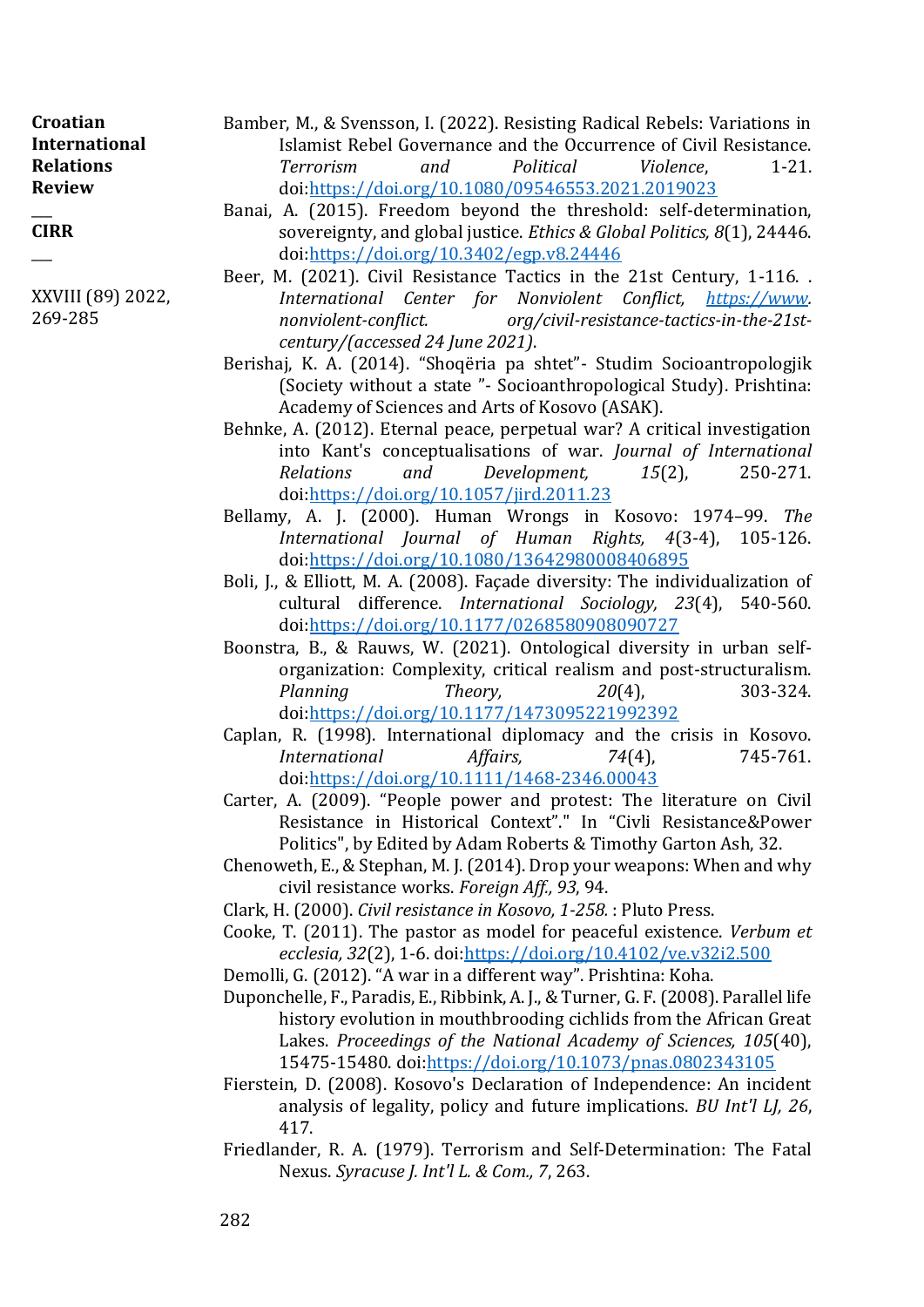$\overline{\phantom{a}}$ **CIRR**  $\overline{\phantom{a}}$ 

XXVIII (89) 2022, 269-285

- Grinin, L. E. (2003). The early state and its analogues. *Social evolution & history, 2*(1), 131-176.
- Harland, D. (2010). Kosovo and the UN. *Survival, 52*(5), 75-98. doi[:https://doi.org/10.1080/00396338.2010.522097](https://doi.org/10.1080/00396338.2010.522097)
- ICJ, Reports. (2010). "Accordance with International Law of the Unilateral Declaration of Independence in Respect of Kosovo, Advisory Opinion, I.C.J. Reports 2010,." Advisory Opinion, I.C.J. Reports, Hague. Accessed 2 27, 2022. https://www.icj-cij.org/en/case/141.
- Islami, H. (2001). "Fjala e hapjes e Hivzi Islamit, sekretar i Seksionit të Shkencave Shoqërore të ASHAK." Gjenocidi i pushtetit serb ndaj shqiptarëve në Kosovë gjatë viteve 90 – Akademia e Shkencave dhe e Arteve e Kosovës (Opening remarks by Hivzi Islami, Secretary of the Social Sciences Section of the ASAK. "The genocide of the Serbian government against the Albanians in Kosovo during the 90s - Academy of Sciences and Arts of Kosovo). Prishtina: ASAK. 8.
- Jesmin, S., & Salway, S. (2000). Marriage among the urban poor of Dhaka: instability and uncertainty. *Journal of International Development: The Journal of the Development Studies Association, 12*(5), 689-705. doi[:https://doi.org/10.1002/1099-1328\(200007\)12:5<](https://doi.org/10.1002/1099-1328(200007)12:5)689::AID-JID704>3.0.CO;2-2
- Jessop, B. (2015). The State: Past, Present, Future. John Wiley & Sons.
- Kant, I. (2004). "Drejt Paqes së Përhershme" (Towards Eternal Peace). Tirana: Dritan.

Kalyvas, S. N., & Kocher, M. A. (2009). The dynamics of violence in Vietnam: An analysis of the hamlet evaluation system (HES). *Journal of Peace Research, 46*(3), 335-355.

doi[:https://doi.org/10.1177/0022343309102656](https://doi.org/10.1177/0022343309102656)

- King, R., & Vullnetari, J. (2009). Remittances, return, diaspora: framing the debate in the context of Albania and Kosova. *Southeast European and Black Sea Studies, 9*(4), 385-406. doi[:https://doi.org/10.1080/14683850903314907](https://doi.org/10.1080/14683850903314907)
- Kreuter, A. (2010). Self-Determination, Sovereignty, and the Failure of States: Somaliland and the Case for Justified Secession. *Minn. J. Int'l L., 19*, 363.
- Lemay-Hébert, N. (2011). The "empty-shell" approach: the setup process of international administrations in Timor-Leste and Kosovo, its consequences and lessons. *International Studies Perspectives, 12*(2), 190-211. doi[:https://doi.org/10.1111/j.1528-3585.2011.00427.x](https://doi.org/10.1111/j.1528-3585.2011.00427.x)
- Llewellyn, K. N. (1935). On what is wrong with so-called legal education. *Colum. l. rev., 35*, 651. doi[:https://doi.org/10.2307/1115746](https://doi.org/10.2307/1115746)
- Lunev, A. N., Safin, R. S., Korchagin, E. A., Sharafutdinov, D. K., Suchkova, T. V., Kurzaeva, L. V., . . . NatalKuznetsova, N. A. (2016). The mechanism of industrial educational clusters creation as managerial entities of vocational education. *International Review of Management and Marketing, 6*(2S), 166-171.
- Lynch, A. (2002). Woodrow Wilson and the principle of 'national selfdetermination': a reconsideration. *Review of International Studies, 28*(2), 419-436.

doi[:https://doi.org/10.1017/S0260210502004199](https://doi.org/10.1017/S0260210502004199)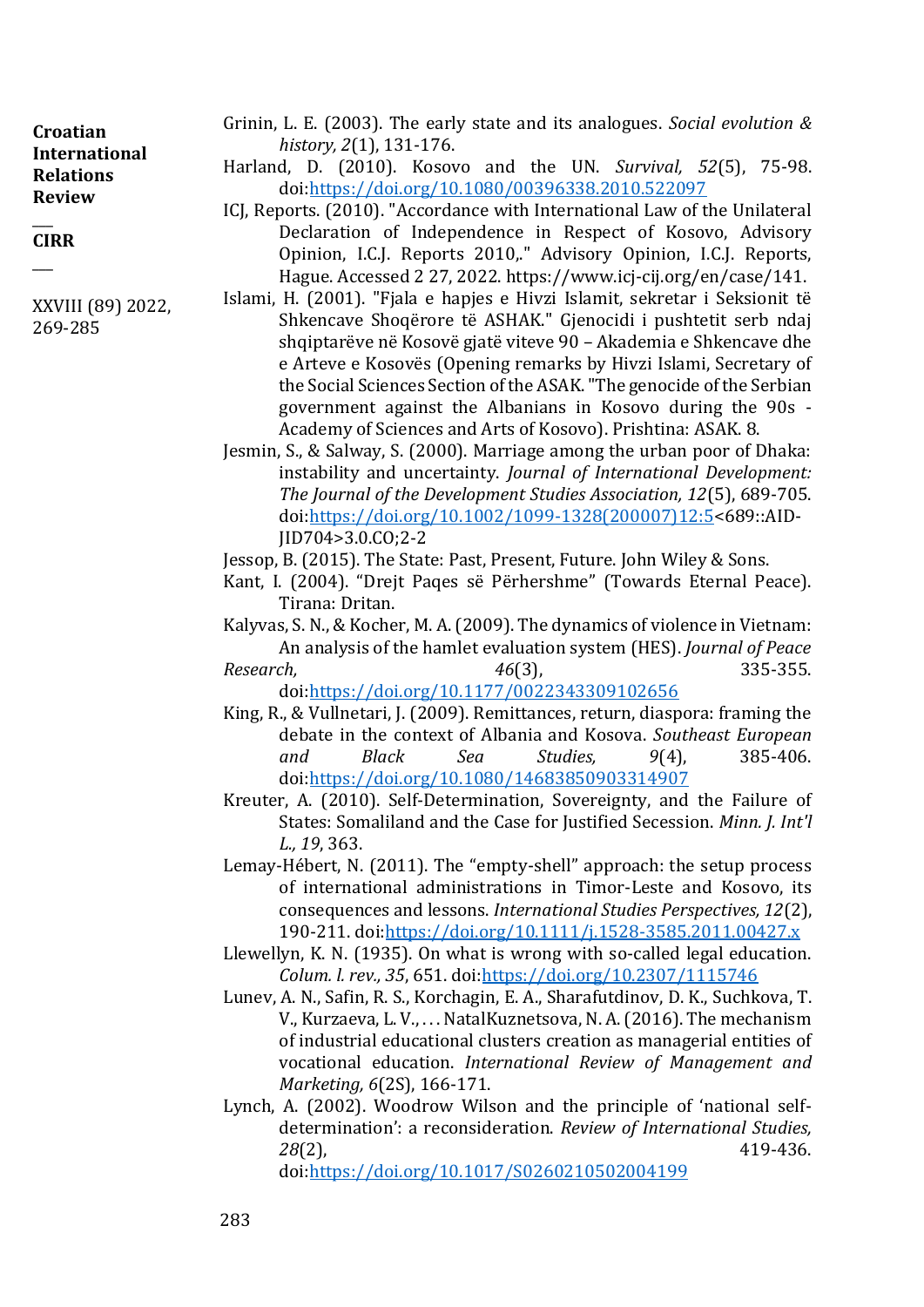| Croatian<br><b>International</b><br><b>Relations</b><br><b>Review</b> | Maran, C. M. (2009). Parallel life on social network: A study. IUP Journal of<br>Management Research, 8(12), 7.<br>Maritain, J. (2000). "Njeriu dhe shteti" (The man and the state). Tirana:<br>ISP&Dita. |
|-----------------------------------------------------------------------|-----------------------------------------------------------------------------------------------------------------------------------------------------------------------------------------------------------|
|                                                                       | McConnell, M. W. (1997). The Right to Die and the Jurisprudence of                                                                                                                                        |
| <b>CIRR</b>                                                           | Tradition. Utah L. Rev., 665.<br>$\mathbf{M} \cup \mathbf{N}$ is the cooler of $\mathbf{M} \cup \mathbf{N}$ in the cool of $\mathbf{M} \cup \mathbf{N}$                                                   |

- Pomerance, M. (1976). The United States and self-determination: Perspectives on the Wilsonian conception. *American Journal of International Law,* 70(1), 1-27. doi[:https://doi.org/10.2307/2200560](https://doi.org/10.2307/2200560)
- Përgjoka P & Berisha R. (2005). Dashuri për të gjithë, "Nëna Terezë" (Love for all, "Mother Teresa". Prishtina: Humanitarian Charitable Association "Mother Teresa".
- Przeworski, A. (2010). *Democracy and the limits of self-government*: Cambridge University Press.
- Roberts A & Ash T G (Eds.). (2011). Civil Resistance and Power Politics: The Experience of Non-Violent Action from Gandhi to the Present. Oxford: Oxford University Press.
- Roberts, A., & Ash, T. G. (2009). *Civil resistance and power politics: the experience of non-violent action from Gandhi to the present*: Oxford university press.
- Rubenfeld, J. (2001). Freedom and Time: A Theory of Constitutional Self-Government. London: Yale University Press: New Haven and London.
- Scott, P. D. (2014). The State, The deep State, and the Wall Street Overworld." The Asia-Pacific Journal. 12, (10, No. 5).
- Sharp, G. (2012). "Nga diktatura në demokraci" (From From dictatorship to democracy) Tirana: "Pika pa sipërfaqe"(The point without surface).
- Shatri, B. (2010). "ARSIMI SHQIP NË KOSOVË 1990-1999 SHTËPITË SHKOLLA-Sfidat,arritjet dhe aspiratat" ALBANIAN EDUCATION IN KOSOVO 1990-1999 SCHOOL HOUSES - Challenges, achievements and aspirations). Prishtina: LIBRI SHKOLLOR.
- Shatri, H. (2001). "Gjenocidi serb mbi bazën socioekonomike të Kosovës." Gjenocidi i pushtetit serb ndaj shqiptarëve në Kosovë gjatë viteve 90 – Akademia e Shkencave dhe e Arteve e Kosovës (The Serbian genocide on the socio-economic basis of Kosovo. "The genocide of the Serbian government against the Albanians in Kosovo during the 90s - K Academy of Sciences and Arts of Kosovo. Prishtina : ASAK. 110.
- Stavileci, E. (2001). "VAZHDIMËSIA E MENDIMIT PËR KOSOVËN DHE ÇËSHTJEN SHQIPTARE" (CONTINUATION OF THOUGHT ABOUT KOSOVO AND THE ALBANIAN ISSUE).
- Stavileci, E. (1996). ""Ndryshimet kushtetuese dhe likuidimi i autonomisë"." Instituti i Historisë – Prishtinë, "Çështja e Kosovës – një problem historik dhe aktual", Simpozium i mbajtur në Tiranë më 15-16 prill 1993 (Constitutional changes and the liquidation of autonomy." Institute of History - Prishtina, "The Kosovo issue - a

XXVIII (89) 2022,

 $\overline{\phantom{a}}$ 

269-285

Michaels, J. D. (2018). The American deep state. *Notre Dame L. Rev., 93*, 1653.